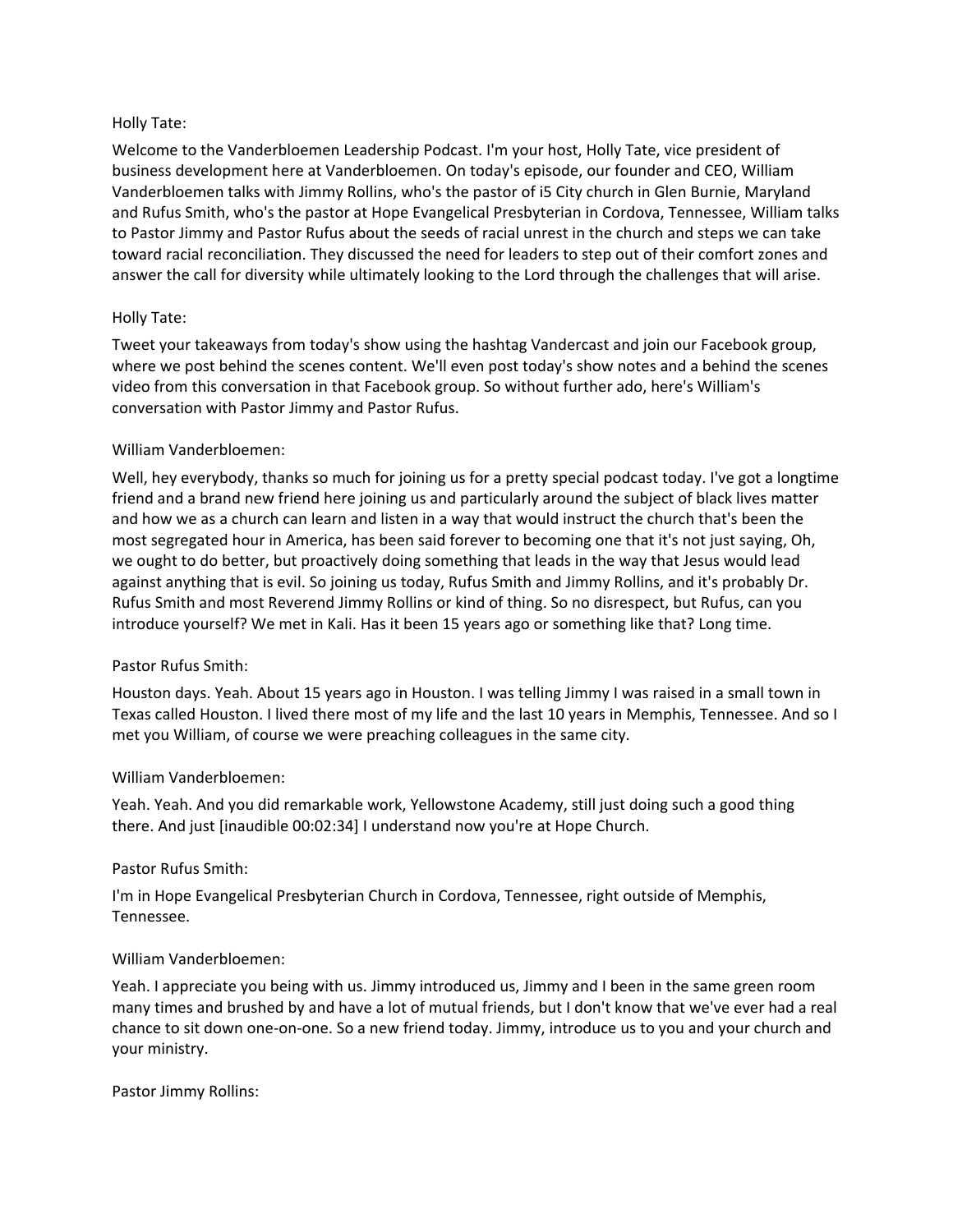Absolutely. Well, thank you for having us on. I'm really honored to be a part of the conversation. And I'm glad the conversation is happening just globally. And yeah, pastor here, a church called i5 City right outside of Baltimore in Maryland and I've been doing that, I launched it eight years ago. It'd be eight years in September. I took over my parents' church and relaunched it. And it's been great. And I think since the beginning, I mean we, on the flip side have just built our church. We went from a predominantly African-American church in my parents' past, and one of my big values or greatest values was building a diverse church. And so we've been at that for a while. And so we've had seasons of success and seasons of not success, but God's been blessing it. And I built our church just around outreach, the idea that we're not a church that does the outreach, we're an outreach powered by church. And so it's been fun and I'm honored to be a part of the conversation.

### William Vanderbloemen:

Well, thanks, Jimmy. And Rufus, Hope is kind of the flip side of that, right? It started out as dominantly, a white church, and Memphis is not known for great racial relations.

Pastor Rufus Smith:

Correct.

### William Vanderbloemen:

So tell us a little bit about how you ended up there. I mean, that was a pretty strategic hire on their part other than we love Rufus. And if you've heard Rufus preach, he's smooth as silk. All right. But it was pretty strategic. It was a very intentional move, wasn't it?

# Pastor Rufus Smith:

Correct. It was. So, yeah. When I came to Hope 10 years ago, basically it was 99% predominantly, I mean 99% Caucasian congregation, but had a holy discontent because it did not reflect the immediate neighborhood of Cordova, Germantown, which was probably about 26% African-American, 3% other. And it certainly didn't reflect the larger Memphis landscape in Shelby County, which is over 60% African-American. So Dr. Richard Craig Strickland and Dr. Eli Thomas Morris, both who are lifelong Memphians, had this holy discontent to not just work among in the city, but to worship with. And as we began discussions, which took place for about a year, it was strategic and designed to reflect the 1-3-5 mile radius of Cordova.

### William Vanderbloemen:

Well, that's where I want to focus the conversation today. There's so many different directions you can go. And I'm trying to do more listening and asking questions. I just got a ton to learn and I think it's awesome that we were able to get to good leaders of churches that have tried to become diverse, but in different directions and just kind of see what are the common themes. Because I would say probably even before Mr. Floyd's death, we were probably about one out of six of the searches that we were asked to do, we were asked to intentionally look to diversify. And that might being, hey, we're in Southern California and it is becoming more and more predominantly Asian. So we've got to go that way or it could be any number of during the South Florida. And they said it's 88% Latino now. We can't just be a white church.

### William Vanderbloemen: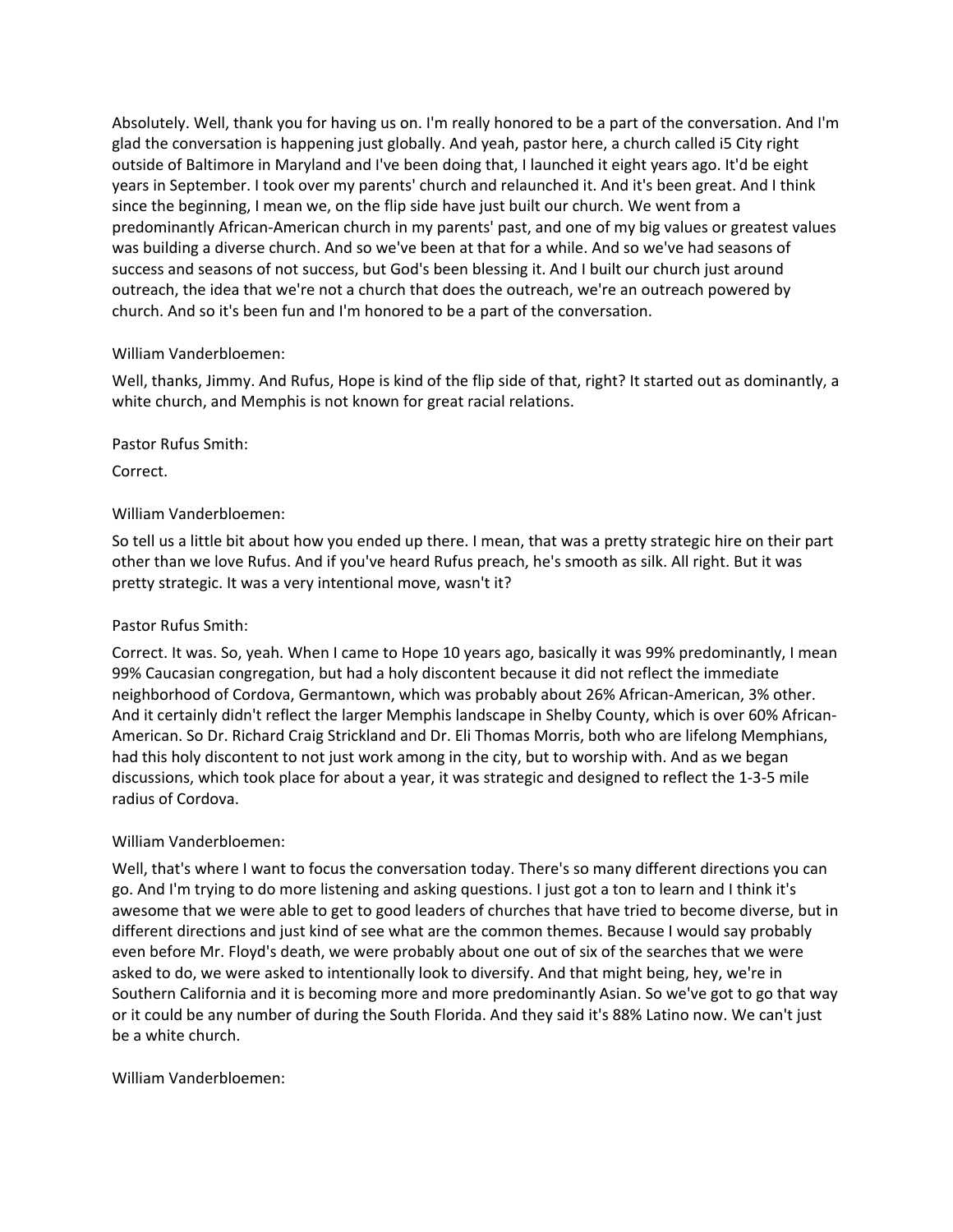And I'd love to take the unique stories God's written and is writing with you all and see what lessons you've learned that we might learn as well about diversifying the church. So Rufus, let me start with you. And then we'll go to Jimmy. What do you see were the biggest obstacles that Hope and you faced? And then if you can go a step further, what do you see are the obstacles that churches face now? And if they're seeing it, how do we act on a holy discontent and try to become more diverse? So what are those biggest obstacles?

# Pastor Rufus Smith:

Well, I think the biggest obstacle is theology and that is a lack of conviction that what we call multiethnic churches are biblical. So when we look at Acts 2 afresh, we see that the church, or I like to say the church at its birth, being the church at its best, started out as multiethnic. They leaned into the tension of the Jewish and Gentile conflict. And so I think if a church believes that as far as conviction is concerned, then some of the other issues would take care of themselves. So in effect, I think it's theology first. And then I think it's an improved delivery of the Great Commission. I know that may sound cliche, but when Jesus said to go and make disciples of every nation, the word ethnos and ethnicity, he was not only speaking globally, which we've translated that to be, but he meant locally. And so if we improve our deliver of the Great Commission and look at it locally versus just globally, then it will impact the way we look at our surrounding community. So I think... Go ahead,

William Vanderbloemen:

Hope put a pretty tactile strategy part that you mentioned it, the 1-3-5 radius, was is it?

Pastor Rufus Smith:

Yes.

William Vanderbloemen: Tell me about that. What does that look like?

Pastor Rufus Smith:

So within the 1-3-5 mile radius of Hope, we looked at age demographic and we looked at ethnic demographic. And so we wanted to look like our neighborhood in that 1-3-5 mile. And so that's what we began to look at. Right now, our church does not look like our 1-3-5 mile demographic. What do we need to do to help it get there?

William Vanderbloemen:

And in that journey, I assume you've made good progress.

Pastor Rufus Smith:

Yes, sir. By God's grace, we have made good progress. When I got to Hope, 68% of our congregation was North of 40. And today that's about 59% and we were 1% African-American or so, and today we're about 30%.

William Vanderbloemen:

Wow. Wow. That's awesome. Were there obstacles you didn't see coming that you had to hit head on that we might learn from?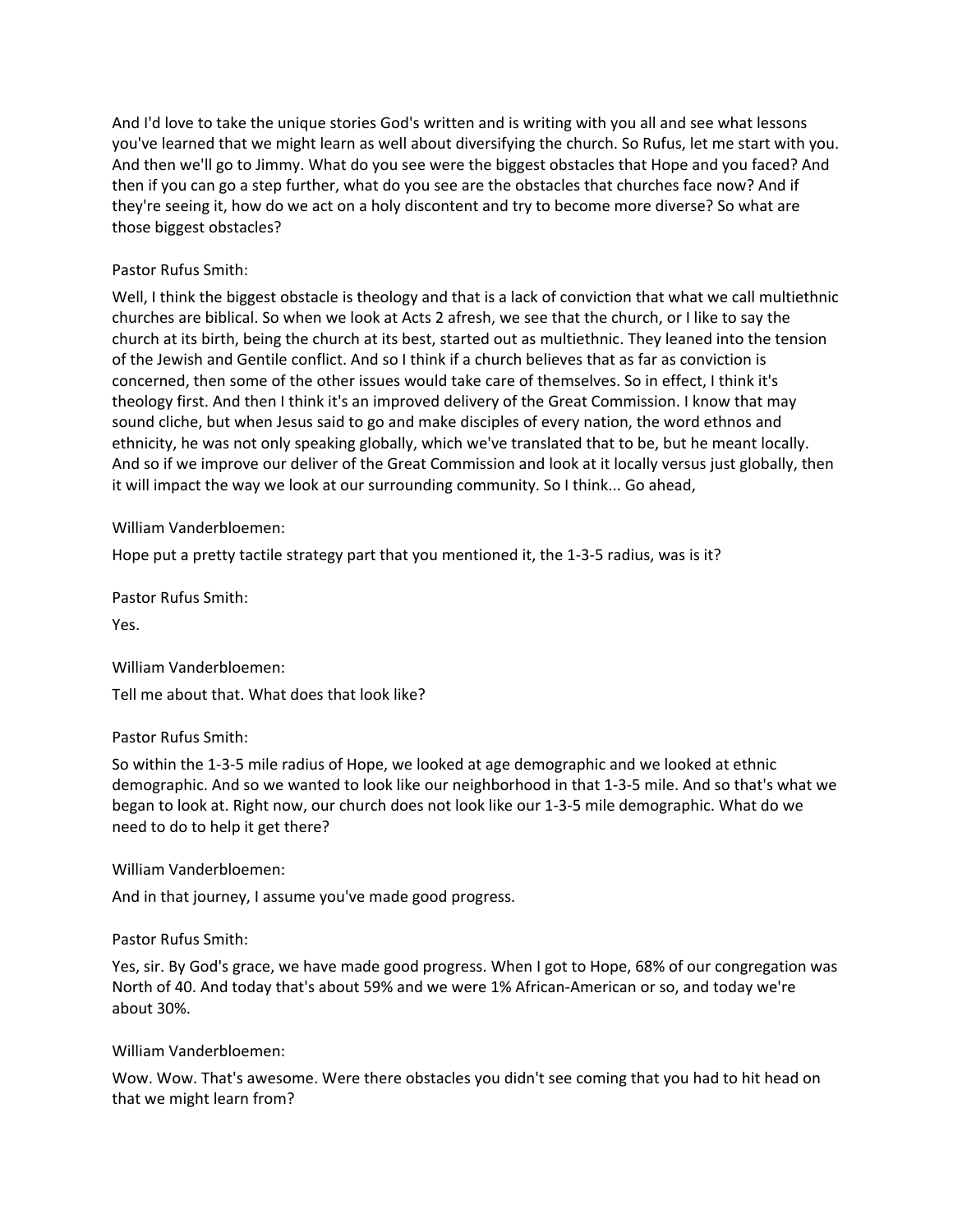### Pastor Rufus Smith:

Well, I will say I'm grateful to God for the experiment and experience in Houston at the City of Refuge Church where I was 12 years. So I was involved in a multiethnic ministry sort of like a relaunch that Jimmy talked about for 12 years, that really prepared me for Memphis. So I can say that there were no surprises based on that 12-year history, but there were obviously disappointments. I mean, we lost probably 10% of the congregation over a 21-month period, \$1.3 million in revenue over that 21-month period, as people were trying to get accustomed to what a new normal would look like. And it was just a slow, painful journey before the uptick started. So there were no surprises, but pain you cannot really get used to.

### William Vanderbloemen:

Wow. That's good. Jimmy, tell us in your story, your [inaudible 00:11:15] an issue, how do we become more diverse and probably how do we get a little younger? I would imagine that was something to face. Like what obstacles did you all face and what obstacles do you see churches that are trying to become more diverse facing right now?

### Pastor Jimmy Rollins:

Yeah, I think the first obstacle that we faced in being a predominantly Africa- American church is church has been a safe place. Church has been a place, even if you watch certain movies, if you go back and watch 12 Years a Slave, that church was the place of solitude. Church was the place of safety, church was the place where us as a culture could ourselves. And I don't think I really understood that in the beginning of just the sacredness of, I mean, I remember saying casting a vision and a lady said, "Why can't we just have church to ourselves?"

### Pastor Jimmy Rollins:

And the pain behind that and the heartache behind that statement really made me lean into tell me more about that. And it was, well, you know, we live in a white world and I experienced racism at work, I experienced racism in the grocery store, I experienced segregation and elitist and whatever you want to call it at the soccer football games, and church is the only place that I don't have to experience that. And so I would say one of the obstacles for me was just how the hurt and the pain and the history behind church being a safe place, expression, being able to express getting freed from the struggle, if you will.

### Pastor Jimmy Rollins:

And so undoing that was wow. I mean, it was real. And then the thought of just how, if you will, the sacred cows, if you will, I call them sacred cows and pink elephants that are in the room that were cultural, but not necessarily scriptural and some of the things were why or what for, why are we doing that. So I started asking the why behind the what of everything. And we lost, I think when I took over, there was about 600 people there and quickly we were 200 people. And I'm.

### William Vanderbloemen:

Getting a revival.

### Pastor Jimmy Rollins:

Right. So yeah, we had a Gideon revival, but they were fighting me, come on somebody. And I think just the pain and hurt was a big part of it. And then I would say what Rufus said, theology, like my idea is that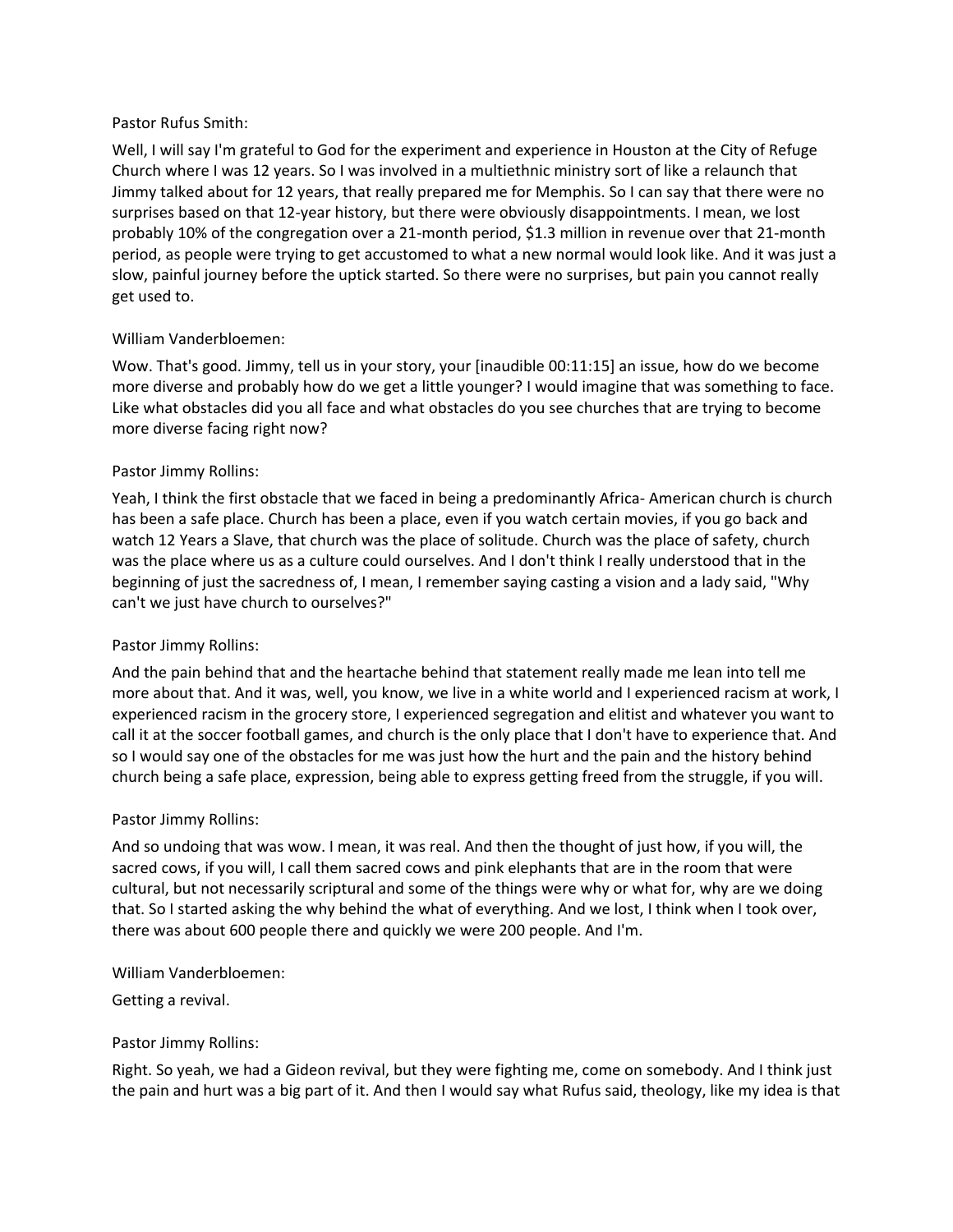when I read the gospels, that when we give our lives to Christ, that although my ethnic culture is super important and it is, I am African-American, I am different. My history is different, but when we become believers, our ethnic culture becomes a subculture to the kingdom culture. And to me, what that means is, is that now my neighbor is the Asian. It is a different social economic, it is gender inclusivity. I could go on and on, in different levels of diversity.

# Pastor Jimmy Rollins:

I think that the idea of that wasn't preached much in our church. The idea of unity, the idea that there's no such thing as justified unforgiveness, even though the pain is real, even though the hurt is real, that when Jesus was on the cross and said, "Father, forgive them for they know not what they do." Understanding that if we're going to change it, we're going to have to be called to it. And so all of those things were difficult, but I see the obstacle now, even so more in predominantly white churches who I'm a part of with the arc and is people want a diverse house, but they necessarily don't have a diverse heart.

# Pastor Jimmy Rollins:

So I've been struggling with, well, why do you want diversity in your church? Do you want diversity in your church because it's the right thing to do right now? Or do you want diversity in your church because it's a heart conviction on the inside? And so I've been struggling with this. I did a little research on you guys and I love that you've been championing this because I've been really struggling with God give me compassion for people I can't convince. Right. But I've been, I'm just the one that's saying like, hey, let's look at the heart of the lead pastor before we looked at the heart of the seats in his church. Right. So that's just my thought.

### Pastor Rufus Smith:

You know, William, let me hasten to add, because in conversations like this "multiethnic age" or diversity becomes what people think is the end goal. It's not the gospel. So I often have to let people know that the end goal of course, is not being multiethnic, intergenerational as such. That is not. So in our mission statement, for example, we recrafted that to basically say just that. And that is to engage our unchurch neighbors of every age and ethnicity. To what end? To experience Jesus. And so I think it's important that people understand that experiencing Jesus and all of his peace and power and purpose is the end goal, not being age and ethnic diverse.

William Vanderbloemen:

That's great.

# Pastor Jimmy Rollins:

That's great. I would say too, Rufus, that's a great thought. And I always say that in our church, because I preach on this, I've been preaching on this for eight years that diversity is the layover, but unity in the gospel is the final destination. Diversity is just the layover. We can't just stop because we're diverse. No, our only goal is unity in the Body of Christ, which to me is the message of the Great Commission and the message of the gospel.

# Pastor Rufus Smith:

I love that. And I will steal that. I'd given you credit. Thank you.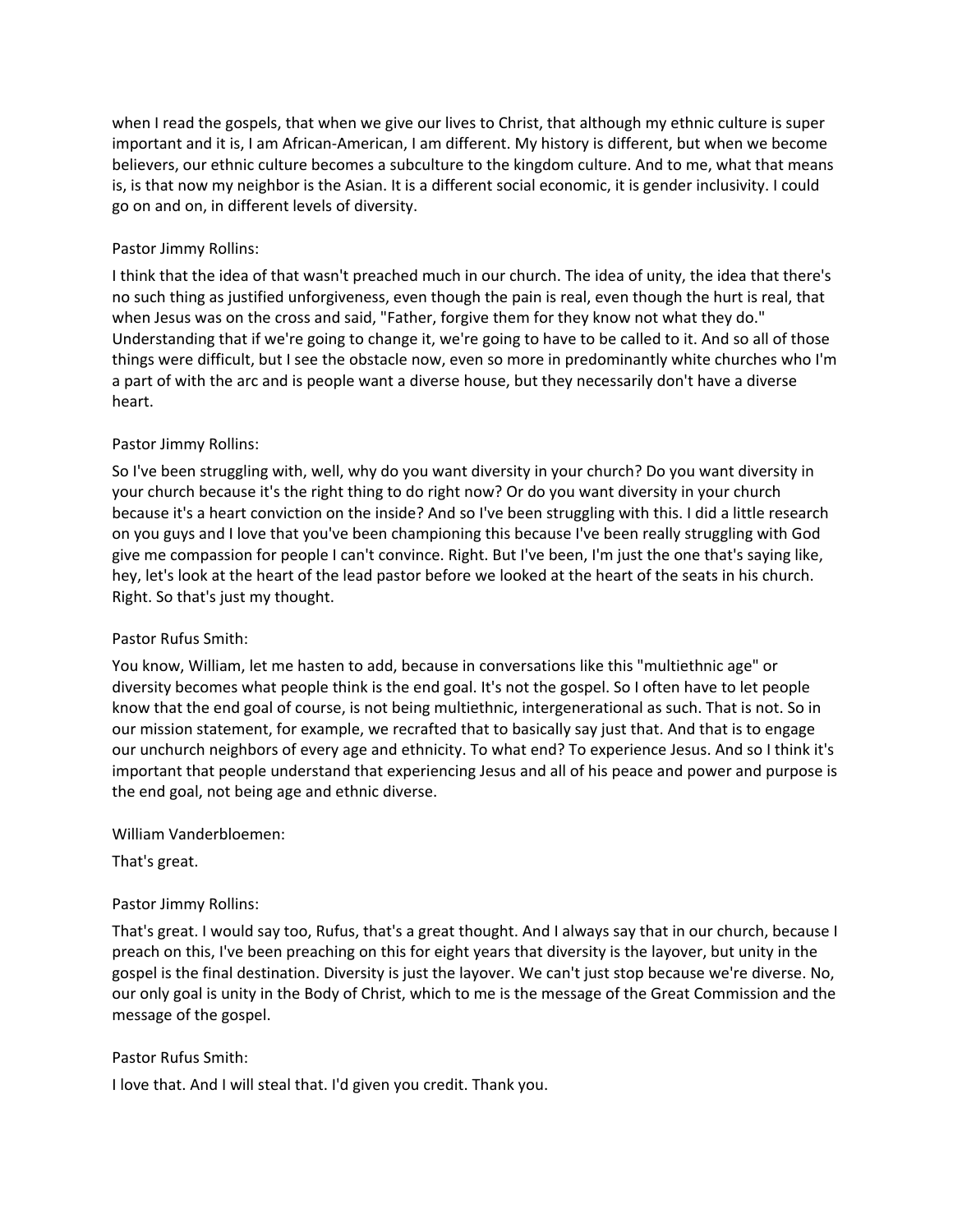Pastor Jimmy Rollins: Absolutely.

#### William Vanderbloemen:

So I've heard of the senior leader Jimmy you mentioned. Rufus, I assume the story of Hope Church would not be what it is without the senior leaders that proceeded you. Is that fair?

#### Pastor Rufus Smith:

Correct, without question.

#### William Vanderbloemen:

So how would you two advise a senior leader who's sitting here and listening to this podcast and I want to do something, I want to become more diverse. How would you advise them? Like what should they be prepared for and what are the first steps they should take to try and becoming a more diverse church?

### Pastor Rufus Smith:

I think it was wise that Richard Craig Strickland, Eli Morris, started with their leadership. So in the Presbyterian Church, of course there are sessions, ruling elders, teaching elders, and they started casting that conviction and vision to them. And then pragmatically, we, as we were talking, they also cast that conviction to the top donors in the church. And I think that's an important conversation to have because people who are supporting the church, you got to have their buy-in and see where their heart is. And so having those conversations with the elders in the session and then the high-capacity donors in the congregation, and then also speaking to the staff and giving them time to hear not just saying, this is what we're going to do, but basically given the theology behind what you're thinking, being very upfront and transparent in terms of casting the vision and heart. They did an excellent job of doing such.

### Pastor Rufus Smith:

And so Eli also who really would say, members of hope would say gave the heart of what was called in those days, inner city ministry to the church, built upon that tradition. Now some churches call it mercy ministries. So I think it's important for them to talk about how do we leverage these mercy ministries and not just work among people, but there to worship with people. So I would start there. One, I would make sure that I'm in my own heart theologically sound, but also talk to my leaders at every level, giving them time, having deliberate, candid discussions, letting them ask you questions for them to buy in.

### William Vanderbloemen:

That's great. Jimmy, what would you add?

### Pastor Jimmy Rollins:

I would add what Rufus is saying is like, it starts at the top and I want to give just a pragmatic or a systematic way of maybe wrong choice of words in this season. At the leader, what I've struggled with or whatever I've been confronted with in talking to a lot of leaders in this is just the idea that they have to search their own heart, right? And so what I'm finding is it's either racist or non-racist. And I don't think that that's where we need to start. I think we need to start is, do I like to be comfortable? Yes. Is my comfort is my preference? Yes. Have my preference cause me to create an ingroup that has to become a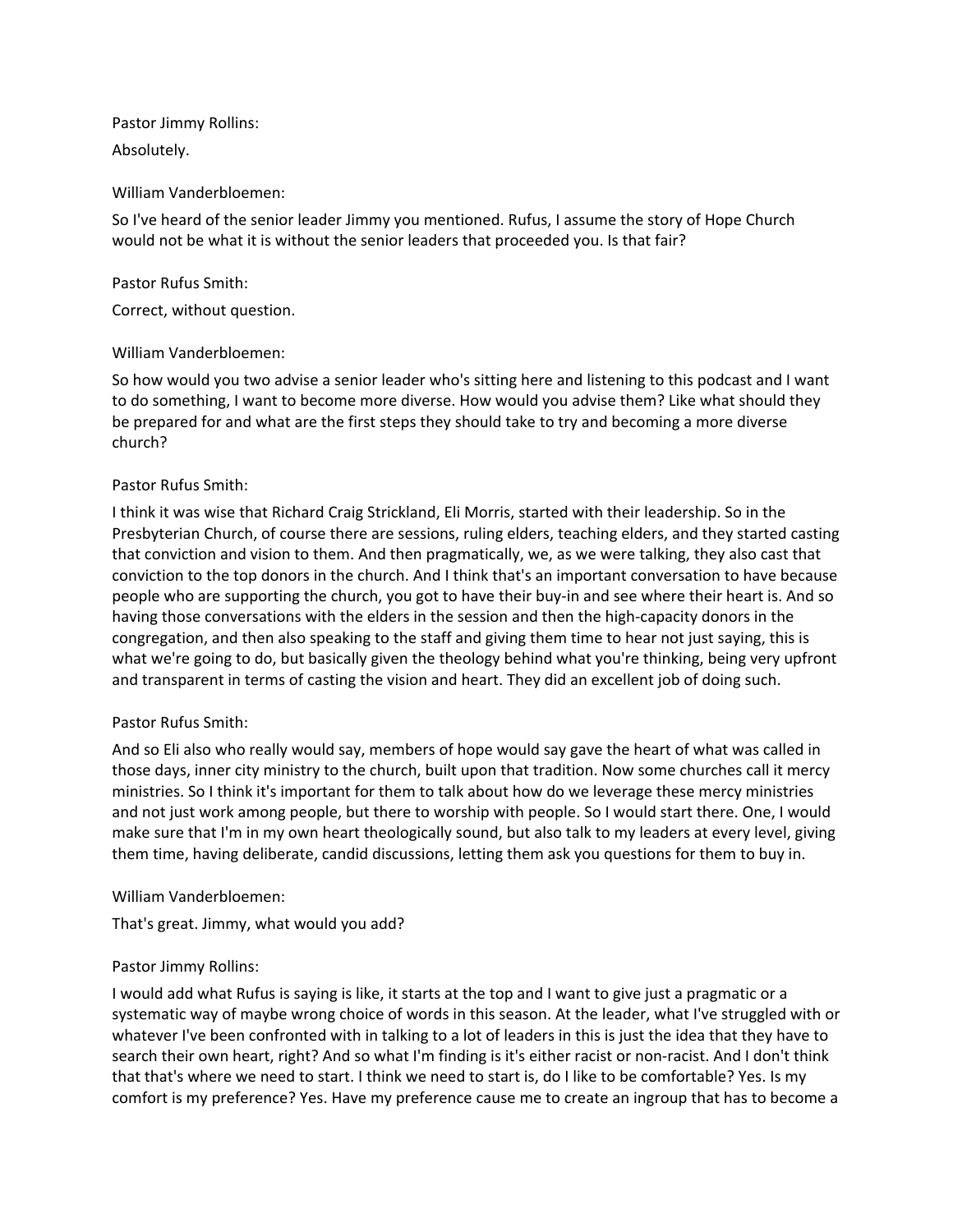standard? Wow. Yes. I'm not racist, right? Or I'm not like, but God search my heart. Have I become comfortable? Has my comfort become preferences? Has my preferences created a standard that now I have a stereotypical thought that I'm not in proximity with anybody that doesn't look like me? Right?

#### Pastor Jimmy Rollins:

And so now I have stereotypical thoughts because I'm only looking at what's on CNN, MSNBC or Fox. And now I'm stereotypically thoughts. Now I prejudge, which is prejudice, which turns into racism, superiority. And so I'm asking not to give the 10 steps to make your church diverse, but let's start with the five that we need to search our hearts as leaders. And ask God, man, get me at comfort. God change my heart at preference. And if leaders would take, here's the biggest, I want to say it this way. I have found it difficult William, that leaders are so used to becoming voices, they don't know how to be ears.

#### William Vanderbloemen:

Oh wow. I'm stealing that.

#### Pastor Jimmy Rollins:

And this is the first time, right, this is the first time that I am the most frustrated and the most hopeful I've ever been because white evangelical churches are having the conversation. It's amazing. But I'm trying to let them understand, this is not an event. This effects eternity. And we've got to understand that I've got to search my heart and this is an anointing that if I'm called to be a part of the solution, not the pollution that I'm going to champion this, not just this month, not just next month, but until Jesus returns. And so you will never have a diverse church until you have a heart that breeds diversity.

### William Vanderbloemen:

Tell me, I want to back up a little bit, Jimmy, talk to me about you use the term sacred cows. What does that mean? What'd you have to get rid of if it was a tradition?

### Pastor Jimmy Rollins:

Well, I'll say this because I want to be careful here. Some of the things that God was calling me to do was different, not better. And so young leaders come in and I was a young leader. I was 35, I'm 46 now. I don't even remember. My math isn't right. I'm 46 now, I do know that. And different is not better. Different is different. And so when God's calling you to do something different, there are certain things that have been tradition that could be a sacred cow, that if they just did it because their mama did it, their grandmama did it, their great grandmother did it and there's really no scriptural or no thought behind it, or even no cultural context of why we're doing it. And so how we found those things is when people couldn't answer the question why, we realized it was a sacred cow. And so we went on a cow tipping and pink elephant hunting exploration.

### William Vanderbloemen:

What does that play out in real time? Do you still have like a watch night at the end of the year?

### Pastor Jimmy Rollins:

Yeah, we still do. That's again, to me the why behind that was not wrong for us, it was people want to set the year, hearing a word from God for the house of that house that will set the frame for the rest of their year. And that's a great why.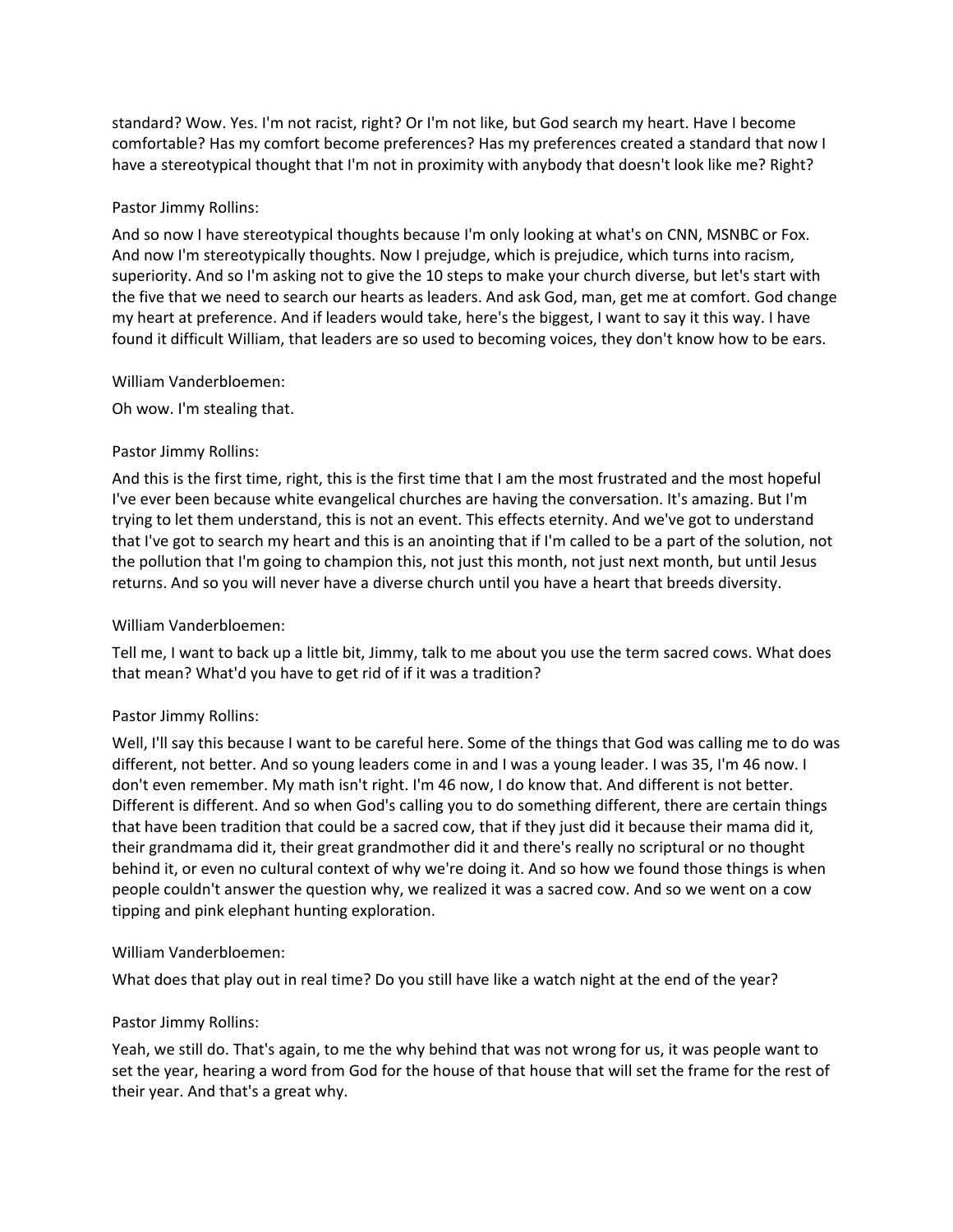#### William Vanderbloemen:

That's a good one.

### Pastor Jimmy Rollins:

But for us at our church, I couldn't answer the question of the culture as Rufus says that I'm in, in the community that I'm in and males in this area, the demographic that we were going after only 10% or 12% had to wear a suit to work. And then they had to go out and buy a suit for church. We just started asking the why. So I don't dress down because it's the cool thing to do, I dress down because I'm trying to present the gospel in a way that's culturally context in my community. So yeah, we don't have chairs on the stage anymore. Well, for us, that was a barrier because I was trying to teach everybody that everyone is ministers. And I was trying to break the paradigm that you didn't just have to get prayed on or prayed back from me to feel Jesus. So we started just going through those things. And so at first it was, I just thought I had the best idea. And then it was, let me get the whys behind the whats. Sorry, I took so long.

### William Vanderbloemen:

No, that's okay. Rufus, let me ask you a question. So church calls me and says, hey, we want to become more diverse. So we're going to hire some diverse staff and that'll solve it. All right. We're all done, but there's some truth to, if you don't have a staff that's diverse, you're not going to have a church that's diverse. I mean, help me if I'm wrong on that, I want to be corrected. But you were brought in as, were you brought in, in associate pastor role or co-pastor or senior pastor? I can't remember. It wasn't the only senior pastor at the time, right?

### Pastor Rufus Smith:

Correct. We did not bring me in as even heir-apparent although that was what we and leaders understood behind the scenes. I came in as a senior associate pastor. Well not even senior, just an associate pastor over discipleship those first two years. And it was in an area of my strength, but also in an area of Hope's weakness, as Craig would say, we were perceived to be a mile wide and an inch deep. And so I was able to bridge that gap, irrespective of who I was in terms of ethnicity. But yes, it was a situation where I came in as an associate first, just so the staff that was their leaders and so forth could get to know who I was, cultivate relationships with them and so forth.

#### William Vanderbloemen:

And do you... So here's ignorant white guy here, right? Teach me. How do I advise-

#### Pastor Rufus Smith:

You're anything but ignorant, William.

### William Vanderbloemen:

... I mean, literally I do not know, ignorant, right? What is the right way to hire a person of color in a predominantly white church without making the candidate feel like they're a token? Does that make sense?

Pastor Rufus Smith: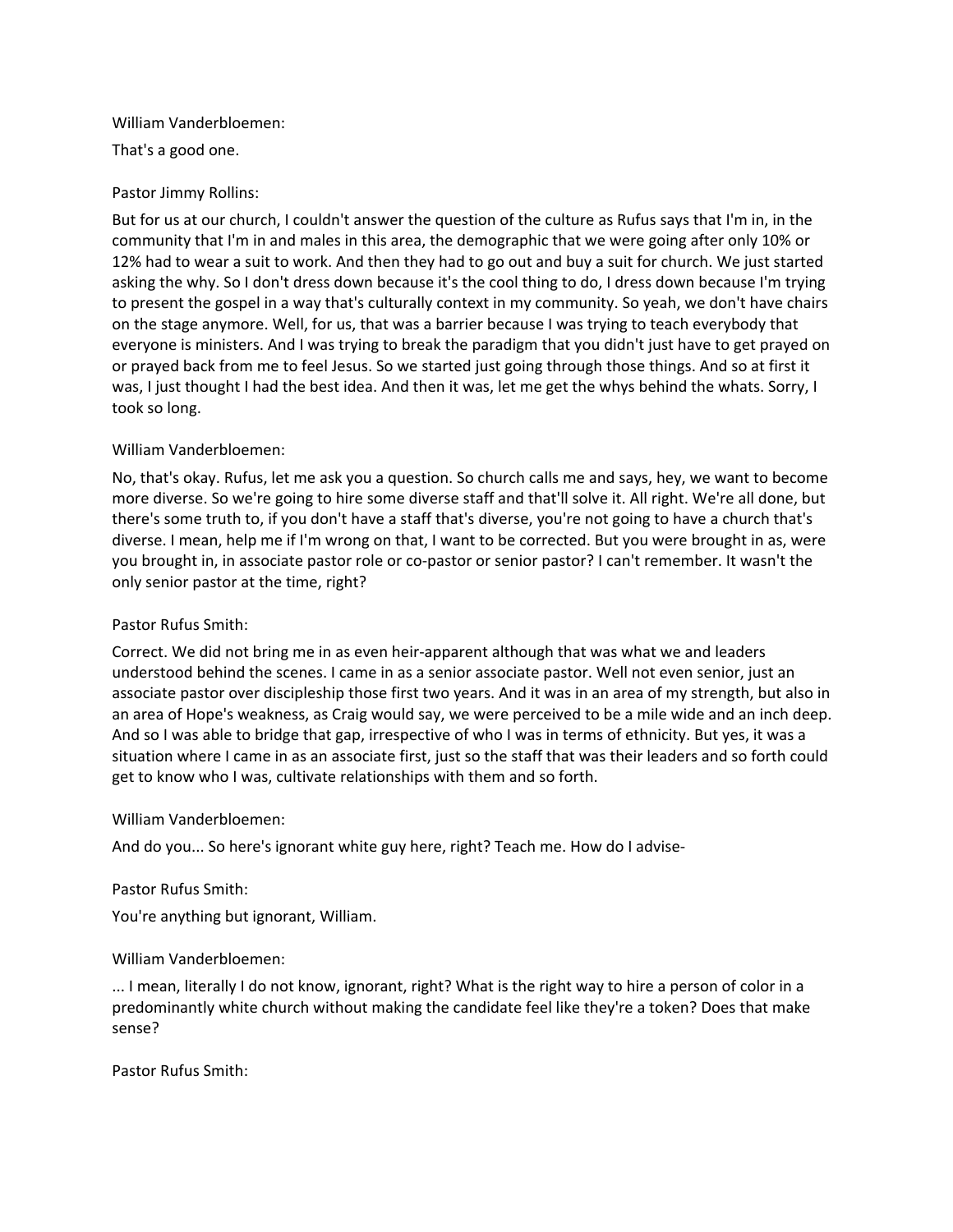That's a tough, but I have learned in 22 years of ministry and multiethnic and intergenerational churches, that I would suggest three things. Number one, that as strange as it may sound, you need to let your staff know what you're doing and get their buy-in, or at least attempt to get that buy-in. Not that you're asking their permission, but secondly, you also need to use some type of assessment so that they can understand their implicit biases. Although on the outside, they would probably not have a problem with it. But when the new person comes in new in age, new in race or whatever, they're going to feel like an outsider. So those dynamics are no, they cut across age and ethnic lines.

# Pastor Rufus Smith:

One of the assessments that my favorite one to use is building a house of diversity. And there's an assessment there that Roosevelt Thomas has. And I like it because it's not just church-based. It's brought a culture base, business-based and so forth. And it gets at the heart of some of those issues. So people can take that in 30 minutes and then discuss it. And then the third thing I would say is make sure that the staff understands that we want this person to assimilate and not acculturate. So acculturate means they come in and they completely adopt to your culture as opposed to there's some simulation where you began to not just tolerate them, but also began to appreciate them and ultimately celebrate them. So I think it's important that there is preparation by a staff in order to bring in. Whether it's a female, whether it's someone of a younger age, and certainly if it's someone of a different ethnicity.

### William Vanderbloemen:

Okay. I would think the best thing to do if you're interviewing a candidate is just own it and say, look, I've been working with my staff. We've got to be more diverse and I don't want to argue that you're talented, but honestly, I'm also want to hire you because you're different and diverse and you look like our communities surrounding. I mean, is that too forward or blunt or?

### Pastor Rufus Smith:

No, no. Absolutely. They need to know. I mean, I would. I think every person would appreciate that going in. And so, because what you're looking for also is a pioneer. I must say that I've had churches to talk, call and talk about this because their black staff is not fitting in. And I really say to them on the one hand you knew going in that this was going to be hard and God has probably wired you to be a pioneer and a pacesetter. And that's your calling. And so some of the jabs you're getting is part of the cross you have to bear for the greater good of the kingdom. So it's a two-sided conversation, but William you're exactly right. You have to be completely upfront and candid about what you are trying to accomplish here.

### William Vanderbloemen:

Jimmy, have you had similar, I mean, is your staff fairly diverse? And if so, what have you learned about hiring people that are going to feel a bit like an outsider coming into?

### Pastor Jimmy Rollins:

No, our staff is not ethnically diverse. We're generationally gender style. But I say we're over-white. I have found it difficult, more difficult for a Caucasian person to come into our context than it is for an African-American to go into, I'm not saying that that's the norm, that's just my history, to go into a predominantly white staff. And I will say that because I have found that white people don't know how to be the minority. And so I'm used to being a minority, so I go into every circumstance I'm in. So, but we have struggled to, and I don't even know if it's just all ethnic diversity. I think it's also just urban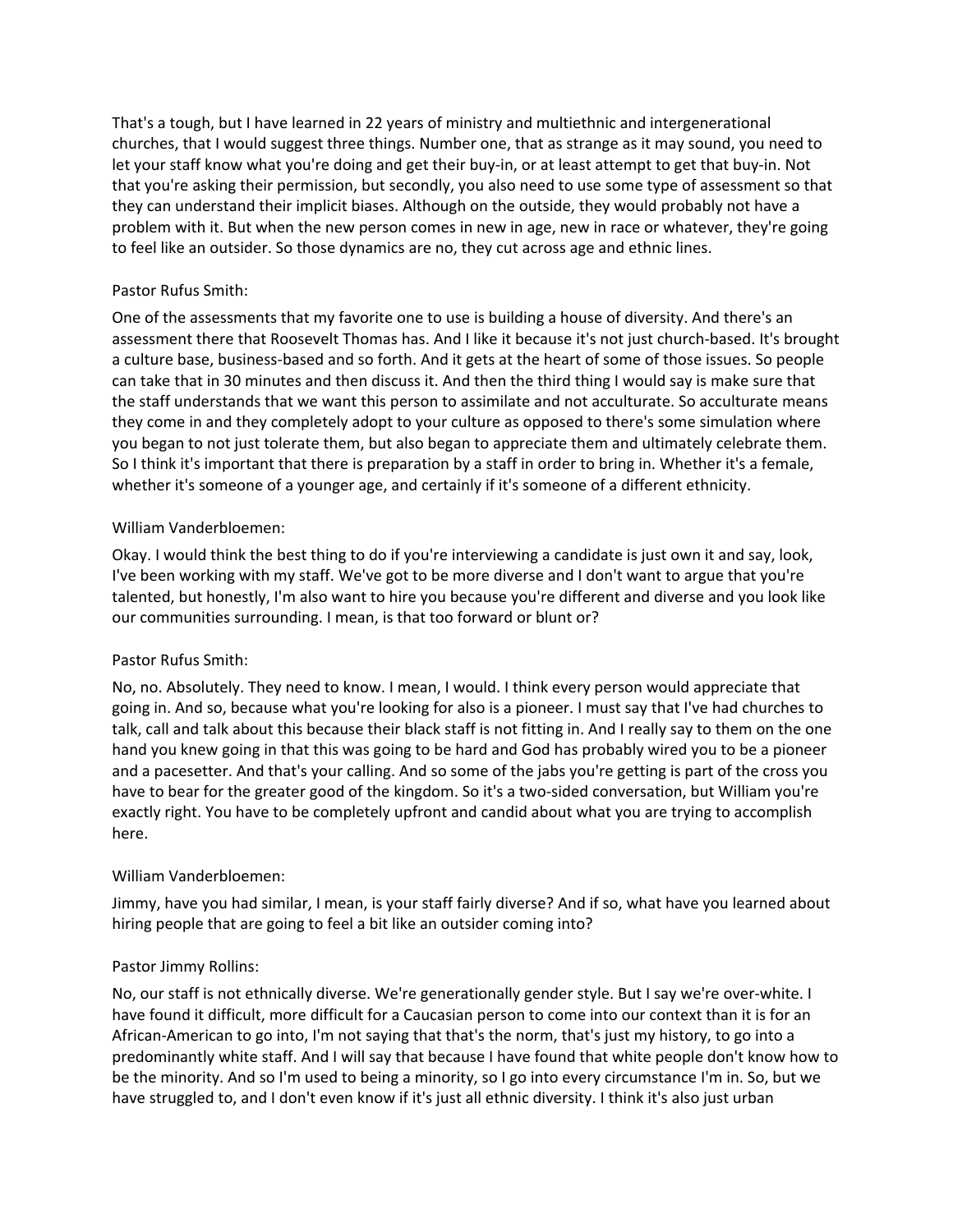diversity. We live in an urban area and confrontation is a must arch, we don't hide anything. We got to talk about it.

#### Pastor Jimmy Rollins:

I'll never forget this, and I think it'll help the conversation. We had a girl that we hired in worship, and we have a gospel, our singers can sing and she can sing, but I wanted Bethel, I wanted Hillsong, I wanted Elevation. And she was trying to be what they were. And I was like, "I don't need that. I need you to be you." It was very, a lot of friction, but one thing she said, I'll never forget. And I didn't say this. She said it. She said, "Black people," this was her thing in my one-on-one, "African-Americans, they tell you about yourself in your face." And she said, "White people, we talk about each other behind our backs. I prefer talking about each other behind our backs." She said that. And I said to myself, this is going to be difficult.

### Pastor Jimmy Rollins:

But as Rufus, Pastor Rufus says, you got to be called to be a pioneer. And I think if you're going to blaze a new trail, you're going to have to get some, I'll say you're going to have to take some injuries. I say, all of our staff is family and we're called to sharpen each other. And as an iron, if we're going to be sharpening each other, they're going to be some sparks flying.

#### William Vanderbloemen:

Well, I can't thank you guys enough for taking time. And I mean, I can't imagine how much advice you've been asked and podcast to be on. And Jimmy, I see you speaking in a different church every time I open up Instagram, I don't know. I just appreciate your willingness to let me listen and learn. And hopefully it's helping other folks out there. It does feel to me, this is easy for me to say as a white guy, but it does feel different to me this time that there's more of a real conversation happening and we're going to do everything we can to help foster that conversation and make the church look more like Pentecost.

#### Pastor Rufus Smith:

William, let me say, and I appreciate that. Let me say that the platform you have is going to sustain, I believe this kind of conversation and you're way ahead of many peers. But that being said, you also said something that's also critical, and that is, yeah. We are asked to be on this and that and so forth. I try not to answer the question that I'm asked. That is, what do I do? That's the wrong question. The right question is why is this different now for you? And let's just talk about that. And then if it is then how does the gospel speak to the seeds of racial unrest and protests? And I don't need to give you answers because if you ponder those two questions, then the anointing you have, the Spirit of God that's in you, the context you have, he will give you the wisdom to work it out.

William Vanderbloemen:

That's gold.

Pastor Jimmy Rollins:

That's brilliant.

William Vanderbloemen:

That's good. I'm going to ponder those two questions the rest of the day. That's good.